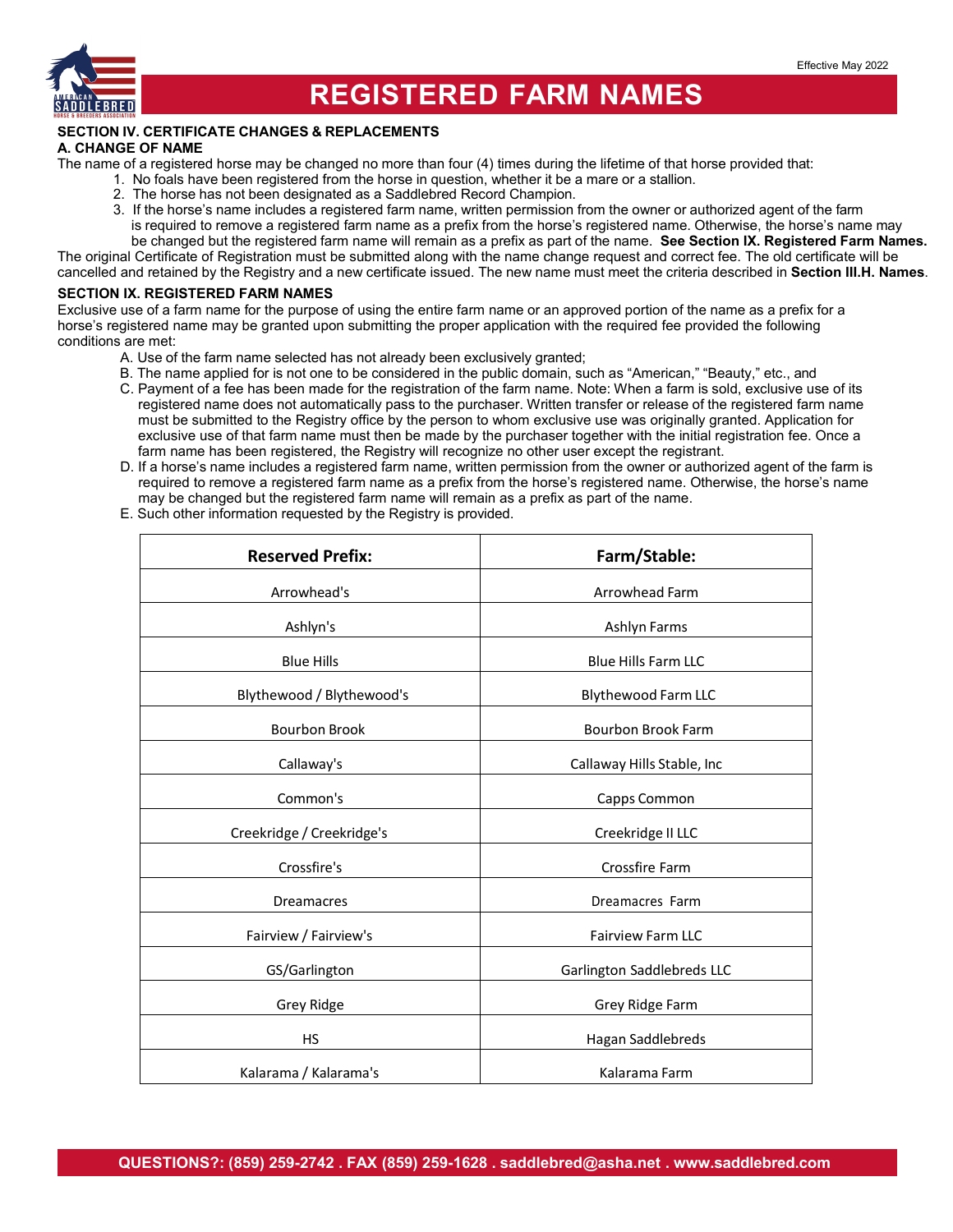

# **REGISTERED FARM NAMES**

| Kokopelli                        | Kokopelli Equine              |
|----------------------------------|-------------------------------|
| MBA / MBA'S                      | MBA Equestrians, Inc.         |
| <b>MS</b>                        | <b>Meadows of Summer</b>      |
|                                  |                               |
| Melrose/Melrose's                | Melrose LLC                   |
| MHF/Merriehill/Merriehill's      | Merriehill Farm, Inc.         |
| Monnington/Monnington's          | Monnington Farm               |
| Music Row/Music Row's            | Music Row Farm/David M. Yoder |
| Mystic Highlands / Wild Highland | <b>Mystic Highlands</b>       |
| NF or NFF                        | Nightfall Farm                |
| Platinum                         | Platinum Stock Farm           |
| Poverty Creek's                  | Poverty Creek Ranch           |
| Queensbury                       | Queensbury Farm LLC           |
| Regal's                          | Regal Farm/Barbara Manilow    |
| Riverdreams                      | Riverdreams LLC               |
| Roselane's                       | Roselane Farm                 |
| Ro & Me's                        | Ro & Me LLC                   |
| Rosewood's                       | Rosewood Farm                 |
| Sedgefield / Sedgefield's        | Sedgefield Saddlebreds LLC    |
| Showtime's                       | Showtime Saddlebreds          |
| SH / Singing Hills               | Singing Hills Stable          |
| Soquili's                        | Soquili Stables               |
| SS                               | <b>Stonebrook Stables LLC</b> |
| Sterling's                       | <b>Sterling Stables LLC</b>   |
| Stonefield's                     | Stonefield Farm               |